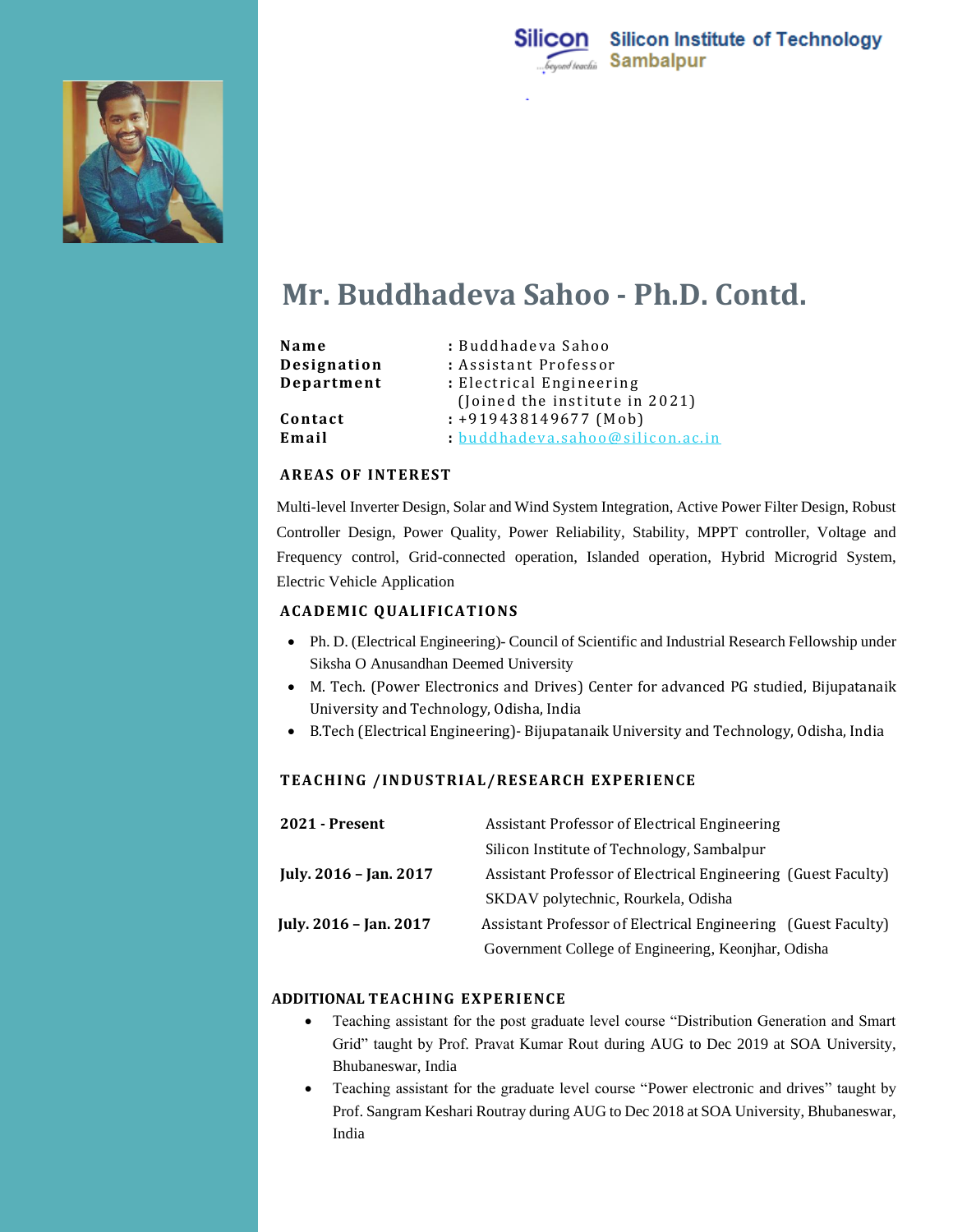## **JO URNAL:**

- 1. Sahoo, Buddhadeva, Sangram Keshari Routray, and Pravat Kumar Rout. "Advanced speed‐and‐ current control approach for dynamic electric car modelling." IET Electrical Systems in Transportation (2021). (IET) INSPEC/SCI/Scopus/IET
- 2. Sahoo, Buddhadeva, Sangram Keshari Routray, and Pravat Kumar Rout. "Integration of wind power generation through an enhanced instantaneous power theory." IET Energy Systems Integration (2020). (IET) INSPEC/IET
- 3. Sahoo, Buddhadeva, Sangram Keshari Routray, and Pravat Rout. "A Robust Control Approach for the Integration of DC-grid based Wind Energy Conversion System." IET Energy Systems Integration (2020). (IET) INSPEC/IET
- 4. Sahoo, Buddhadeva, Sangram Keshari Routray, and Pravat Kumar Rout. "Enhancement of power quality in solar-battery based microgrid" IET Energy Systems Integration (2020). (IET) INSPEC/IET
- 5. Sahoo, Buddhadeva, Sangram Keshari Routray, and Pravat Kumar Rout. "Execution of advanced solar-shunt active filter for renewable power application." Energy Conversion and Economics (2021). (IET) INSPEC/IET
- 6. Sahoo, buddhadeva,Sangram Keshari Routray, and Pravat Kumar Rout. "Execution of robust dynamic sliding mode control for smart photovoltaic application." Sustainable energy technologies and assessments 45 (2021): 101150. (Elsevier) SCI/SCOPUS-IF:5.7.
- 7. Sahoo, buddhadeva,Sangram Keshari Routray, and Pravat Kumar Rout. "Repetitive control and cascaded multilevel inverter with integrated hybrid active filter capability for wind energy conversion system." Engineering science and technology, an international journal (2019). (Elsevier) SCI/SCOPUS-IF:3.219.
- 8. Sahoo, buddhadeva, Sangram Keshari Routray, and Pravat Kumar Rout. "A new topology with the repetitive controller of a reduced switch seven-level cascaded inverter for a solar pv-battery based microgrid." Engineering science and technology, an international journal (2018). (Elsevier) SCI/SCOPUS-IF:3.219.
- 9. Sahoo, buddhadeva, Sangram Keshari routray, Pravat kumar rout, and mohammed M. Alhaider. "Mathematical morphology-based artificial technique for renewable power application. "Computer materials and continua. (2021) (Tech science) (Accepted) SCI/SCOPUS-IF:4.8.
- 10. Sahoo, buddhadeva, Sangram Keshari Routray, Pravat kumar rout, and Mohammed M. Alhaider. "Neural network and fuzzy control based 11-level cascaded inverter operation. (2021) (Tech science) (Accepted) SCI/SCOPUS-IF:4.8.
- 11. Sahoo, buddhadeva, Sangram Keshari Routray, and Pravat Kumar Rout. "A novel sensorless current shaping control approach for SVPWM inverter with voltage disturbance rejection in a dc grid–based wind power generation system." Wind energy 23.4 (2020): 986-1005. (Willey) SCI/SCOPUS-IF:2.646
- 12. Sahoo, buddhadeva, Sangram Keshari Routray, and Pravat Kumar Rout. "Application of mathematical morphology for power quality improvement in microgrid." International transactions on electrical energy systems 30.5 (2020): e12329. (Willey) SCI/SCOPUS-IF:1.692
- 13. Sahoo, Buddhadeva, Routray, S.K. and Rout, P.K., 2020. Robust control approach for stability and power quality improvement in electric car. International Transactions on Electrical Energy Systems, DOI:10.1002/2050-7038.12628. (Willey) SCI/SCOPUS-IF:1.692
- 14. Sahoo, Buddhadeva, Routray, S.K. and Rout, P.K., 2020. AC, DC and Hybrid Control Strategies for Smart Microgrid Application: A review. International Transactions on Electrical Energy Systems, (Willey) SCI/SCOPUS-IF:1.692
- 15. Sahoo, Buddhadeva, Sangram Keshari Routray, and Pravat Kumar Rout. "A novel centralized energy management approach for power quality improvement." International Transactions on Electrical Energy Systems (2020): e12582. (Willey) SCI/SCOPUS-IF:1.692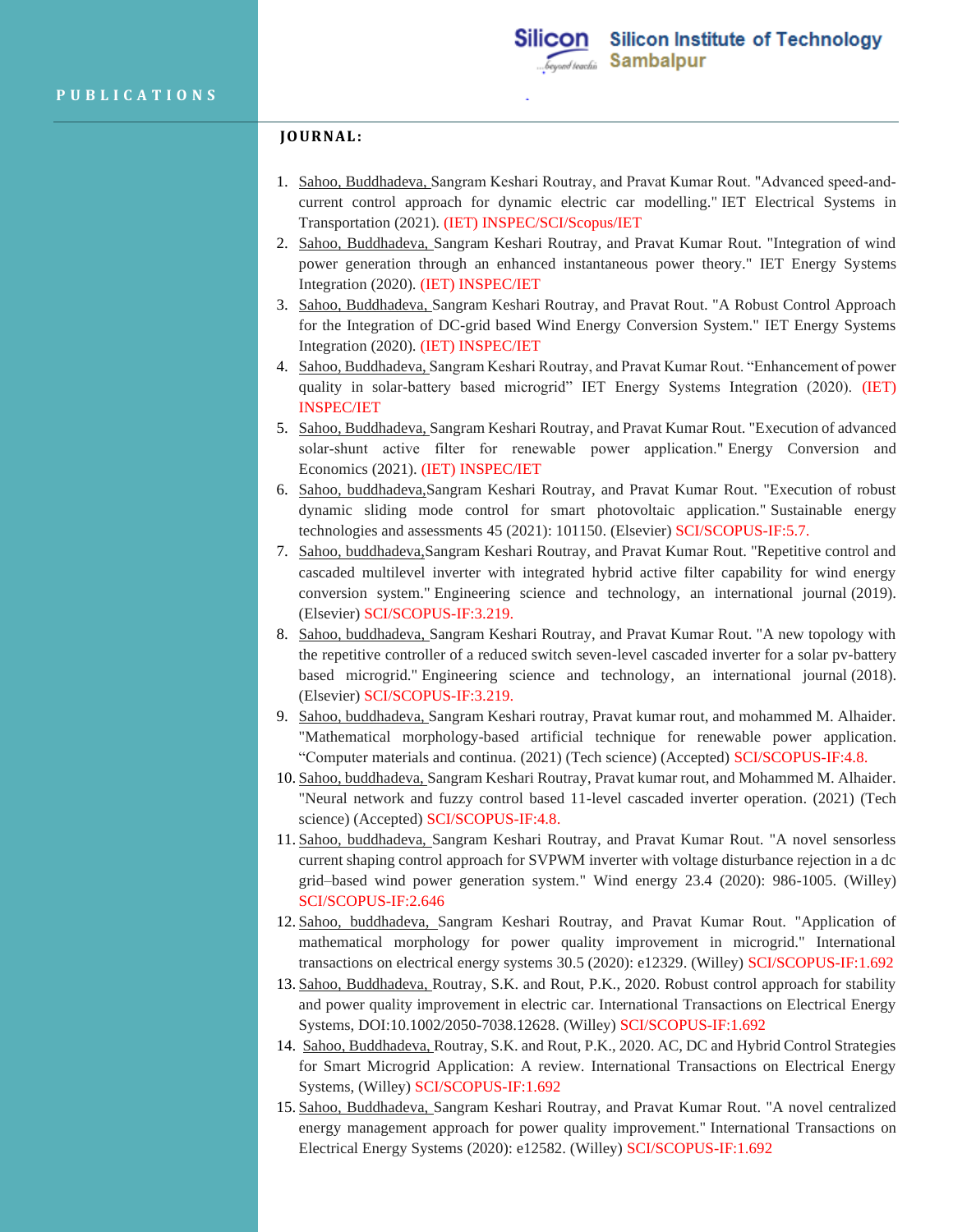# Silicon Silicon Institute of Technology **Sambalpur**

- 16. Sahoo, Buddhadeva, Sangram Keshari Routray, and Pravat Kumar Rout. "Artificial neural network-based PI-controlled reduced switch cascaded multilevel inverter operation in wind energy conversion system with solid-state transformer." Iranian Journal of Science and Technology, Transactions of Electrical Engineering 43.4 (2019): 1053-1073. (Springer) SCI/SCOPUS-IF:0.657
- 17. Sahoo, Buddhadeva, Sangram Keshari Routray, and Pravat Kumar Rout. "A novel control strategy based on hybrid instantaneous theory decoupled approach for PQ improvement in PV systems with energy storage devices and cascaded multi-level inverter." Sādhanā 45.1 (2020): 1- 13. (Springer)SCI/SCOPUS-IF:0.849
- 18. Sahoo, Buddhadeva, Sangram Keshari Routray, and Pravat Kumar Rout. "Modified Sliding Mode Control for Universal Active Filter based Solar Microgrid System" International Journal of Automation and Control. (2020) (Inderscience) (ACCEPTED) SCOPUS/ESCI
- 19. Sahoo, Buddhadeva, Sangram Keshari Routray, and Pravat Rout. "Fuzzy logic-based hybrid active filter for compensating harmonic and reactive power in distributed generation" International Journal of Power electronics. (2020) (Inderscience) (ACCEPTED) SCOPUS

#### **BOOK CHAPTERS:**

- 1. Sahoo, Buddhadeva, Sangram Keshari Routray, and Pravat Rout. "Robust Control and Inverter Approach for Power Quality Improvement" Green Technology for Smart City and Society, (2020) (Springer) SCOPUS (Best Paper award)
- 2. Sahoo, Buddhadeva, Sangram Keshari Routray, and Pravat Kumar Rout. "Execution of Adaptive Transverse Filter for Power Quality Improvement." Advances in Intelligent Computing and Communication. Springer, Singapore, 2021. 409-421. (Springer) SCOPUS (Best Paper award)
- 3. Routray, Sangram Keshari, Buddhadeva Sahoo, and Sudhansu Sekhar Dash. "A Novel Control Approach for Multi-level Inverter-Based Microgrid." Advances in Electrical Control and Signal Systems. Springer, Singapore, 2020. 983-996. (Springer) SCOPUS

#### **INTERNATIONAL CONFERENCE:**

- 1. Sahoo, Buddhadeva, Sangram Keshari Routray, and Pravat Kumar Rout. "Advanced Control Technique based Neutral Clamped Inverter Operation." 2021 1st Odisha International Conference on Electrical Power Engineering, Communication and Computing Technology (ODICON). IEEE, 2021. (IEEE)SCOPUS (Best Paper award)
- 2. Sahoo, Buddhadeva, Sangram Keshari Routray, and Pravat Kumar Rout. "A Modified Least Mean Square Technique for Harmonic Elimination." 2021 1st Odisha International Conference on Electrical Power Engineering, Communication and Computing Technology (ODICON). IEEE, 2021. (IEEE) SCOPUS

#### **A N Y O T H E R**

#### **FDP AND WEBINAR ATTENDED:**

- 1. Faculty Development Programme titled 'Present Trends and Research in Electric Vehicles' organised by RIT-IEEE Student Branch-27.05.2020 to 31.05.2020
- 2. Faculty Development Programme titled 'Recent Strategies on Micro- and Smart-Grid Technologies organised by GMR Institute of Technology, Rajam-13.07.2020 to 14.07.2020
- 3. Faculty Development Programme titled 'Artificial Intelligence in Future Microgrid Control' organised by Silicon Institute of Technology-17.06.2020 to 20.06.2020.
- 4. Faculty Development Programme titled 'Renewable Energy Application in Smart Grid, Micro Grid and EVs (REASGMGEV-2020)' organised by GMR Institute of Technology, Rajam. 13.07.2020 to 14.07.2020